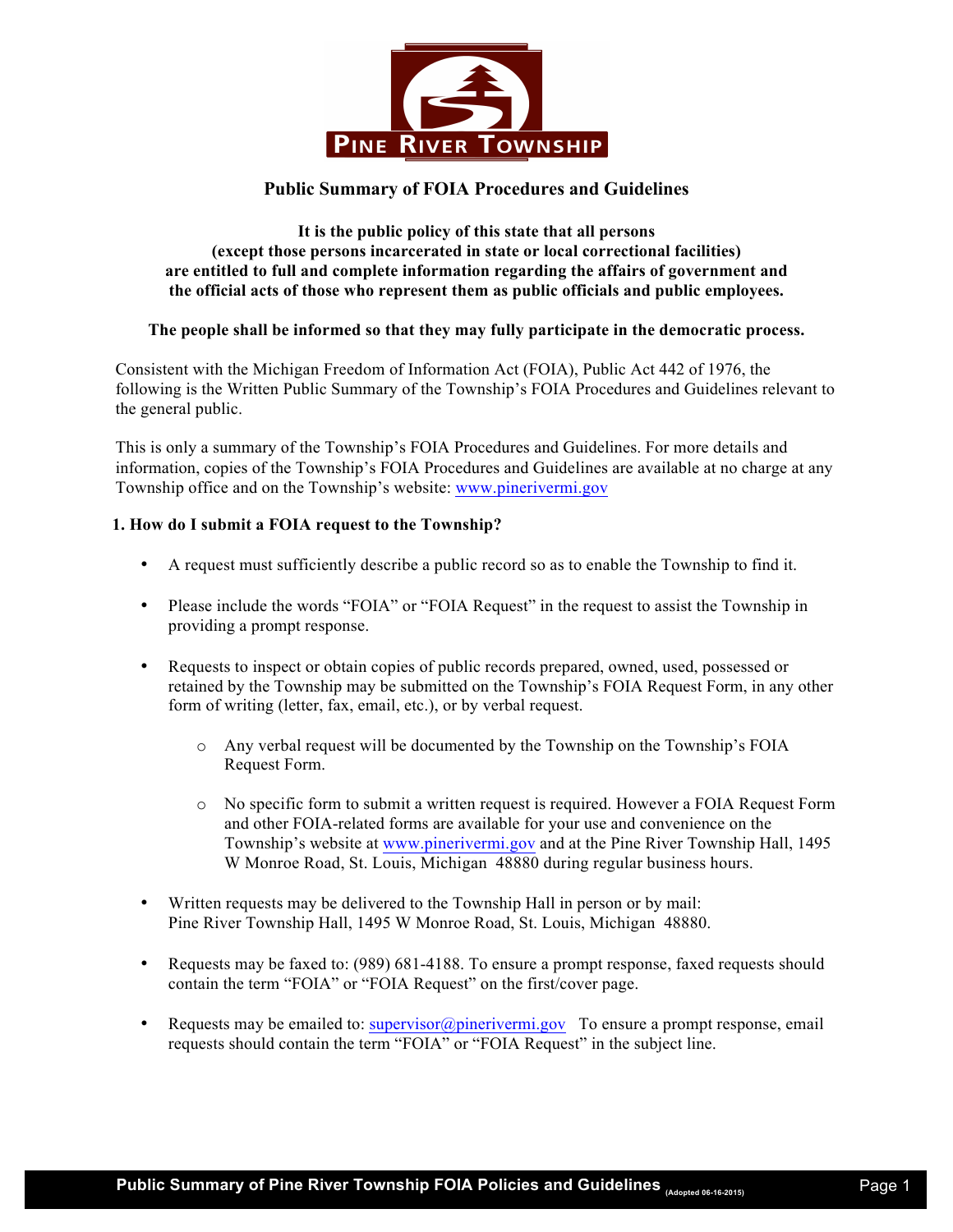## **2. What kind of response can I expect to my request?**

- Within 5 business days after receiving a FOIA request the Township will issue a response. If a request is received by fax or email, the request is deemed to have been received on the following business day. The Township will respond to your request in one of the following ways:
	- o Grant the request,

•

- o Issue a written notice denying the request,
- o Grant the request in part and issue a written notice denying in part the request,
- o Issue a notice indicating that due to the nature of the request the Township needs an additional 10 business days to respond, or
- $\circ$  Issue a written notice indicating that the public record requested is available at no charge on the Township's website
- If the request is granted, or granted in part, the Township will ask that payment be made for the allowable fees associated with responding to the request before the public record is made available.
- If the cost of processing the request is expected to exceed \$50, or if you have not paid for a previously granted request, the Township will require a deposit before processing the request.

## **3. What are the Township's deposit requirements?**

- If the Township has made a good faith calculation that the total fee for processing the request will exceed \$50.00, the Township will require that you provide a deposit in the amount of 50% of the total estimated fee. When the Township requests the deposit, it will provide you a non-binding best efforts estimate of how long it will take to process the request after you have paid your deposit.
- If the Township receives a request from a person who has not paid the Township for copies of public records made in fulfillment of a previously granted written request, the Township will require a deposit of 100% of the estimated processing fee before it begins to search for the public record for any subsequent written request when **all** of the following conditions exist:
	- $\circ$  The final fee for the prior written request is not more than 105% of the estimated fee;
	- o The public records made available contained the information sought in the prior written request and remain in the Township's possession;
	- o The public records were made available to the individual, subject to payment, within the best effort time frame estimated by the Township to provide the records;
	- o Ninety (90) days have passed since the Township notified the individual in writing that the public records were available for pickup or mailing;
	- o The individual is unable to show proof of prior payment to the Township; and
	- o The Township has calculated an estimated detailed itemization that is the basis for the current written request's increased fee deposit.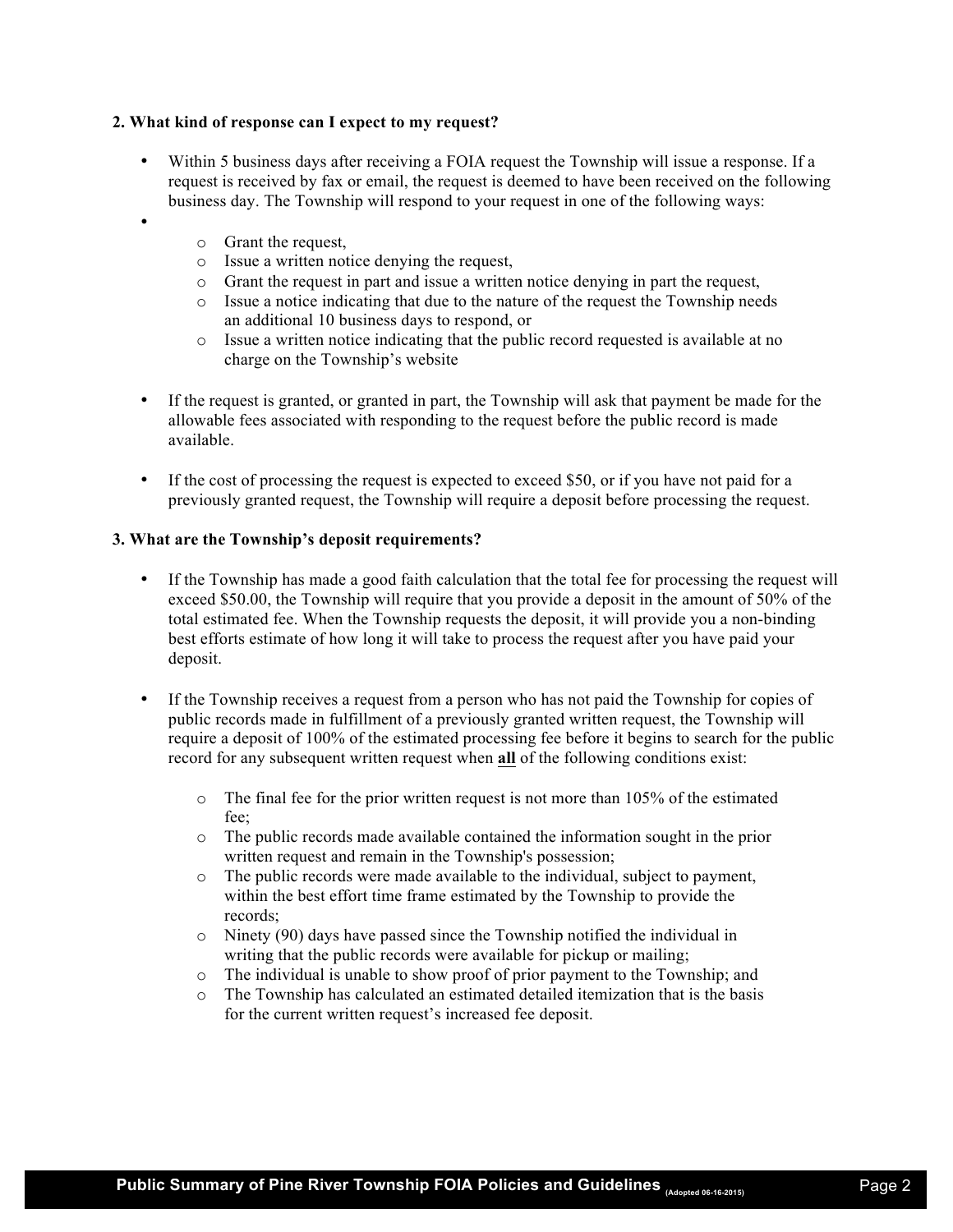- The Township will not require the 100% estimated fee deposit if any of the following apply:
	- o The person making the request is able to show proof of prior payment in full to the Township;
	- o The Township is subsequently paid in full for all applicable prior written requests; or
	- o Three hundred sixty five (365) days have passed since the person made the request for which full payment was not remitted to the Township.

## **4. How does the Township calculate FOIA processing fees?**

The Michigan FOIA statute permits the Township to charge for the following costs associated with processing a request:

- Labor costs associated with copying or duplication, which includes making paper copies, making digital copies, or transferring digital public records to non-paper physical media or through the Internet.
- Labor costs associated with searching for, locating and examining a requested public record, when failure to charge a fee will result in unreasonably high costs to the Township.
- Labor costs associated with a review of a record to separate and delete information exempt from disclosure, when failure to charge a fee will result in unreasonably high costs to the Township.
- The cost of copying or duplication, not including labor, of paper copies of public records. This may include the cost for copies of records already on the township's website if you ask for the township to make copies.
- The cost of computer discs, computer tapes or other digital or similar media when the requester asks for records in non-paper physical media. This may include the cost for copies of records already on the township's website if you ask for the township to make copies.
- The cost to mail or send a public record to a requestor.

## **Labor Costs**

- All labor costs will be estimated and charged in 15-minute increments, with all partial time increments rounded down. If the time involved is less than 15 minutes, there will be no charge.
- Labor costs will be charged at the hourly wage of the lowest-paid Township employee capable of doing the work in the specific fee category, regardless of who actually performs work.
- Labor costs will also include a charge to cover or partially cover the cost of fringe benefits. Township may add up to 50% to the applicable labor charge amount to cover or partially cover the cost of fringe benefits, but in no case may it exceed the actual cost of fringe benefits.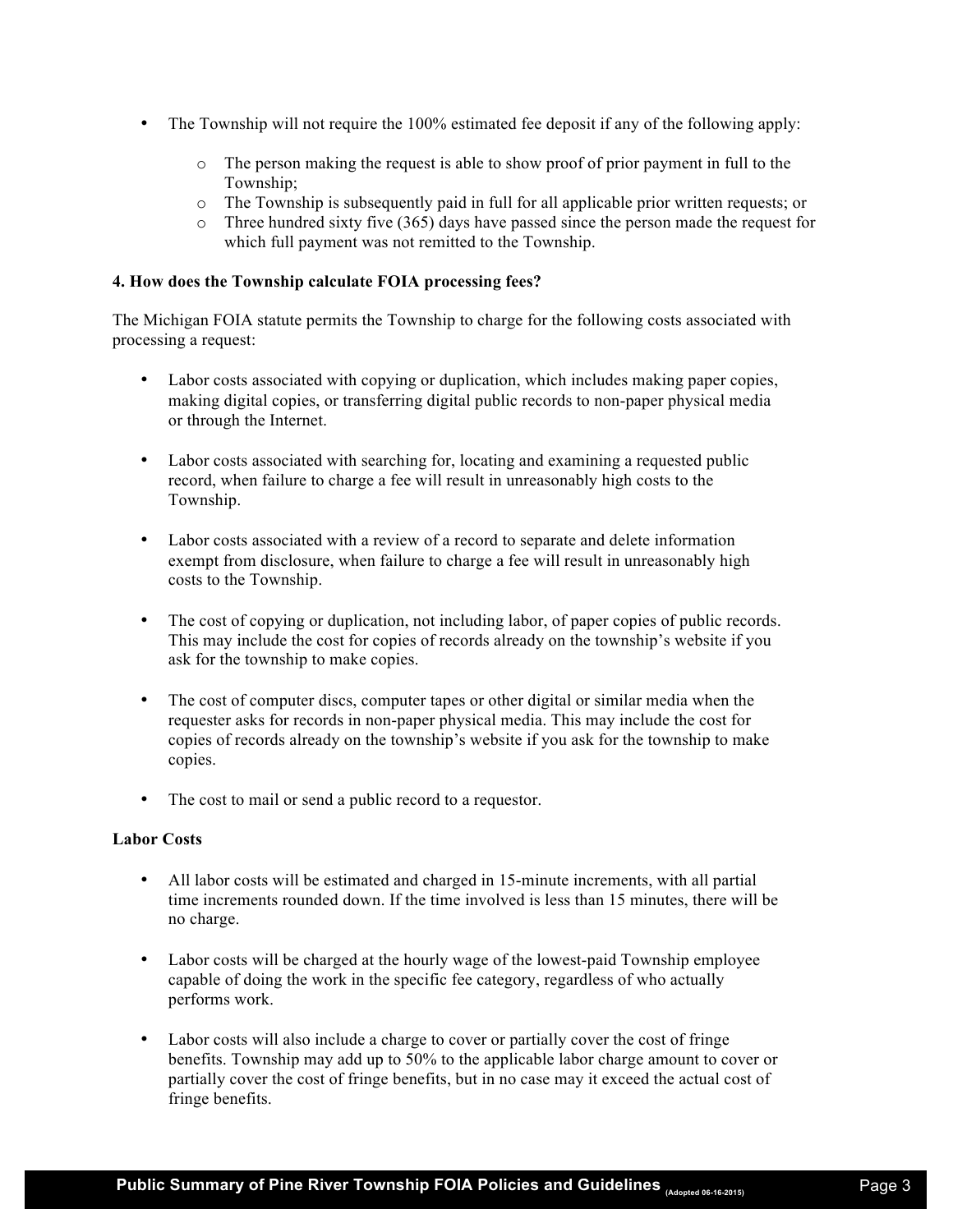- Overtime wages will not be included in labor costs unless agreed to by the requestor; overtime costs will not be used to calculate the fringe benefit cost.
- Contracted labor costs will be charged at the hourly rate of \$48.90 (6 times the state minimum hourly wage)

A labor cost will not be charged for the search, examination, review and the deletion and separation of exempt from nonexempt information unless failure to charge a fee would result in unreasonably high costs to the Township. Costs are unreasonably high when they are excessive and beyond the normal or usual amount for those services compared to the Township's usual FOIA requests, because of the nature of the request in the particular instance. The Township must specifically identify the nature of the unreasonably high costs in writing.

## **Copying and Duplication**

The Township must use the most economical method for making copies of public records, including using double-sided printing, if cost-saving and available.

## *Non-paper Copies on Physical Media*

- The cost for records provided on non-paper physical media, such as computer discs, computer tapes or other digital or similar media will be at the actual and most reasonably economical cost for the non-paper media.
- This cost will be charged only if the Township has the technological capability necessary to provide the public record in the requested non-paper physical media format.

## *Paper Copies*

- Paper copies of public records made on standard letter  $(8 \frac{1}{2} \times 11)$  or legal  $(8 \frac{1}{2} \times 14)$ sized paper will not exceed \$.10 per sheet of paper.
- Copies for non-standard sized sheets will paper will reflect the actual cost of reproduction.

## **Mailing Costs**

- The cost to mail public records will use a reasonably economical and justified means.
- The Township may charge for the least expensive form of postal delivery confirmation.
- No cost will be made for expedited shipping or insurance unless you request it.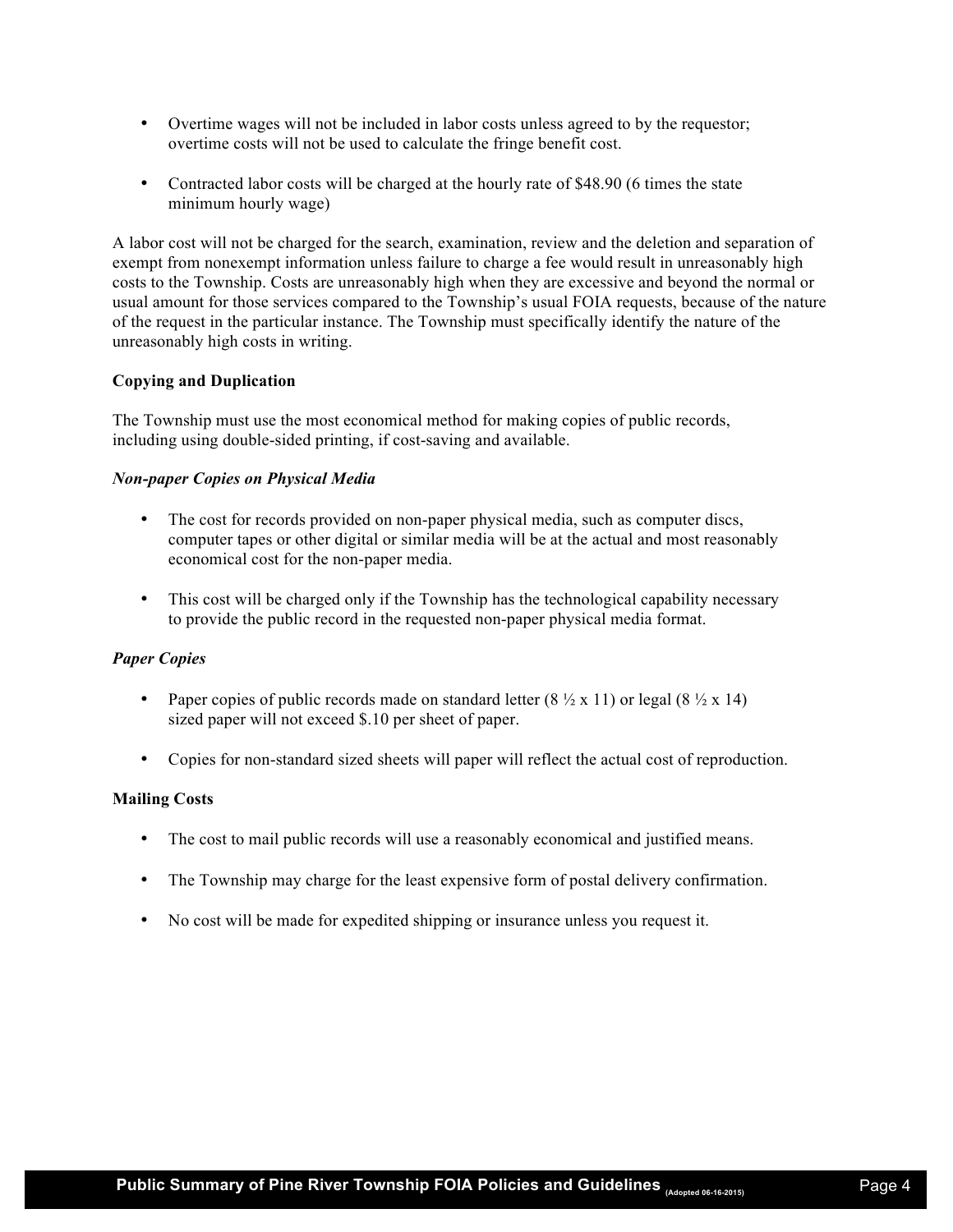# **Waiver of Fees**

The cost of the search for and copying of a public record may be waived or reduced if in the sole judgment of the FOIA Coordinator a waiver or reduced fee is in the public interest because it can be considered as primarily benefitting the general public. The township board may identify specific records or types of records it deems should be made available for no charge or at a reduced cost.

## **5. How do I qualify for an indigence discount on the fee?**

The Township will discount the first \$20.00 of fees for a request if you submit an affidavit stating that you are:

- Indigent and receiving specific public assistance; or
- If not receiving public assistance, stating facts demonstrating an inability to pay because of indigence.

You are **not** eligible to receive the \$20.00 discount if you:

- Have previously received discounted copies of public records from the Township twice during the calendar year; or
- Are requesting information on behalf of other persons who are offering or providing payment to you to make the request.

An affidavit is sworn statement. For your convenience, the Township has provided an Affidavit of Indigence for the waiver of FOIA fees on the back of the Township FOIA Request Form, which is available on the Township's website: www.pinerivermi.gov

## **6. May a nonprofit organization receive a discount on the fee?**

A nonprofit organization advocating for developmentally disabled or mentally ill individuals that is formally designated by the state to carry out activities under subtitle C of the federal developmental disabilities assistance and bill of rights act of 2000, Public Law 106-402, and the protection and advocacy for individuals with mental illness act, Public Law 99-319, may receive a \$20.00 discount if the request meets all of the following requirements in the Act:

- o Is made directly on behalf of the organization or its clients.
- o Is made for a reason wholly consistent with the mission and provisions of those laws under section 931 of the mental health code, 1974 PA 258, MCL 330.1931.
- o Is accompanied by documentation of its designation by the state, if requested by the public body.